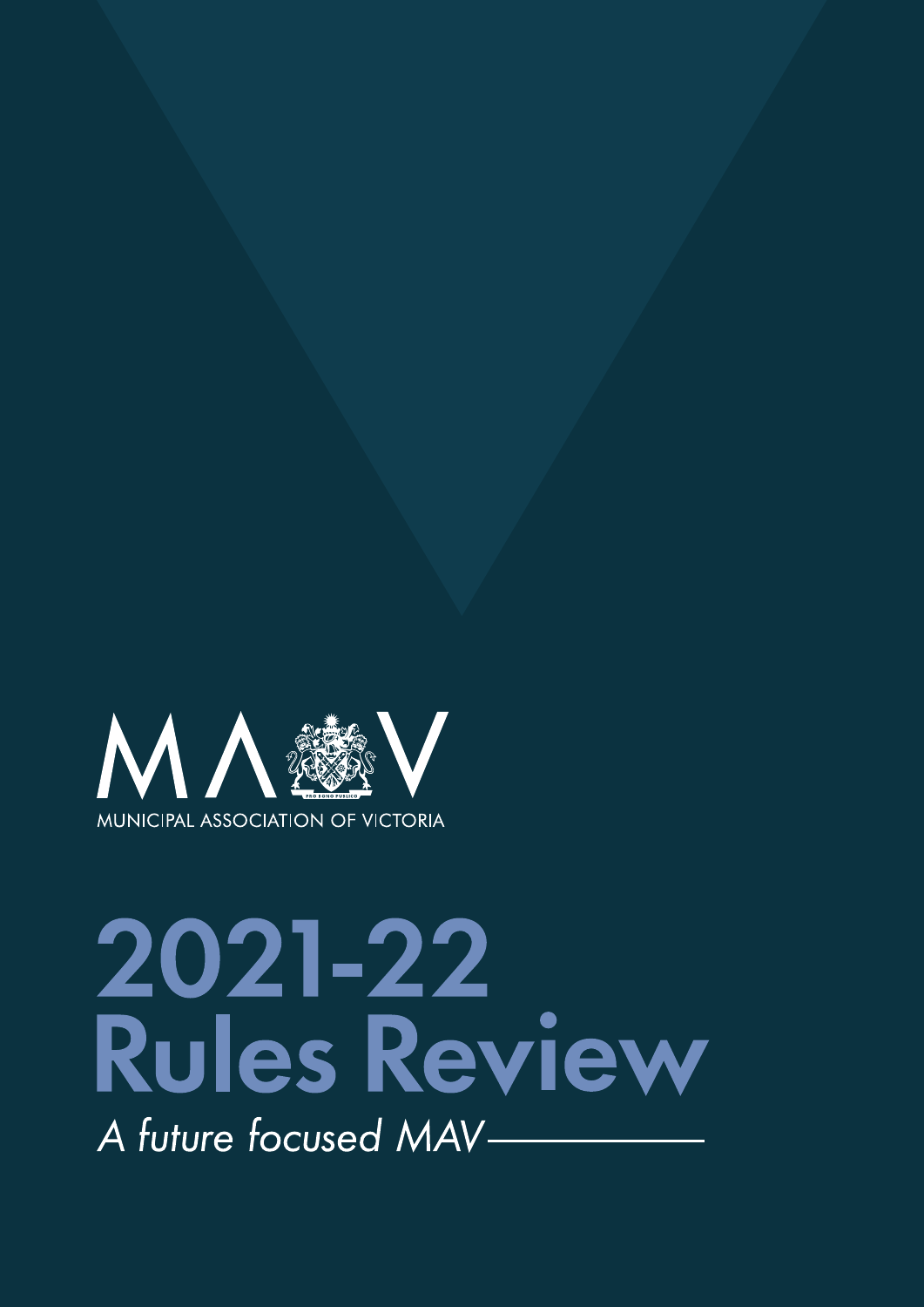

# **Contents**

# [2](#page-2-0) **[Foreword](#page-2-0)**

[From the MAV President](#page-2-0)

# [3](#page-3-0) **[Background](#page-3-0)**

[What are the MAV Rules?](#page-3-0) [Why review the Rules?](#page-4-0) [What is the process to review the Rules?](#page-4-0)

# [6](#page-6-0)

# **[Principles that might guide](#page-6-0)  [revised Rules](#page-6-0)**

# [8](#page-8-0)

# **[Rules affecting the office](#page-8-0)  [of the MAV President](#page-8-0)**

[Who may nominate for the office of President?](#page-8-0) [The Presidential term](#page-9-0) [A casual vacancy in the office of President](#page-9-0) [Rules for the MAV President](#page-9-0)

# [11](#page-11-0) **[Rules affecting the MAV Board](#page-11-0)**

[Board responsibilities](#page-11-0)

[What kind of Board does the MAV need?](#page-11-0)

[Managing the MAV's commercial interests](#page-12-0)

[What might be the right size for the Board?](#page-13-0)

[Is it necessary to have an Interim Board?](#page-13-0)

[How does the MAV deal with a Board member who](#page-13-0)  [is no longer their Council's nominated representative?](#page-13-0)

[Performance appraisal and accountability](#page-13-0)

[Possible new Rules affecting the Board](#page-14-0)

# [15](#page-15-0)

# **[Rules affecting the State Council](#page-15-0)**

[How the MAV adopts Policy](#page-15-0)

[A more important role for State Council](#page-16-0)

[Matters for consideration at State Council meetings](#page-16-0)

[Plural or weighted voting](#page-17-0)

[High standards of ethical behaviour](#page-18-0)

[Councils discontinuing their MAV financial membership](#page-18-0)

# [19](#page-19-0) **[Modernising the Rules](#page-19-0)**

[Adopting clearer Rules](#page-19-0) [Responding to this Discussion Paper](#page-19-0)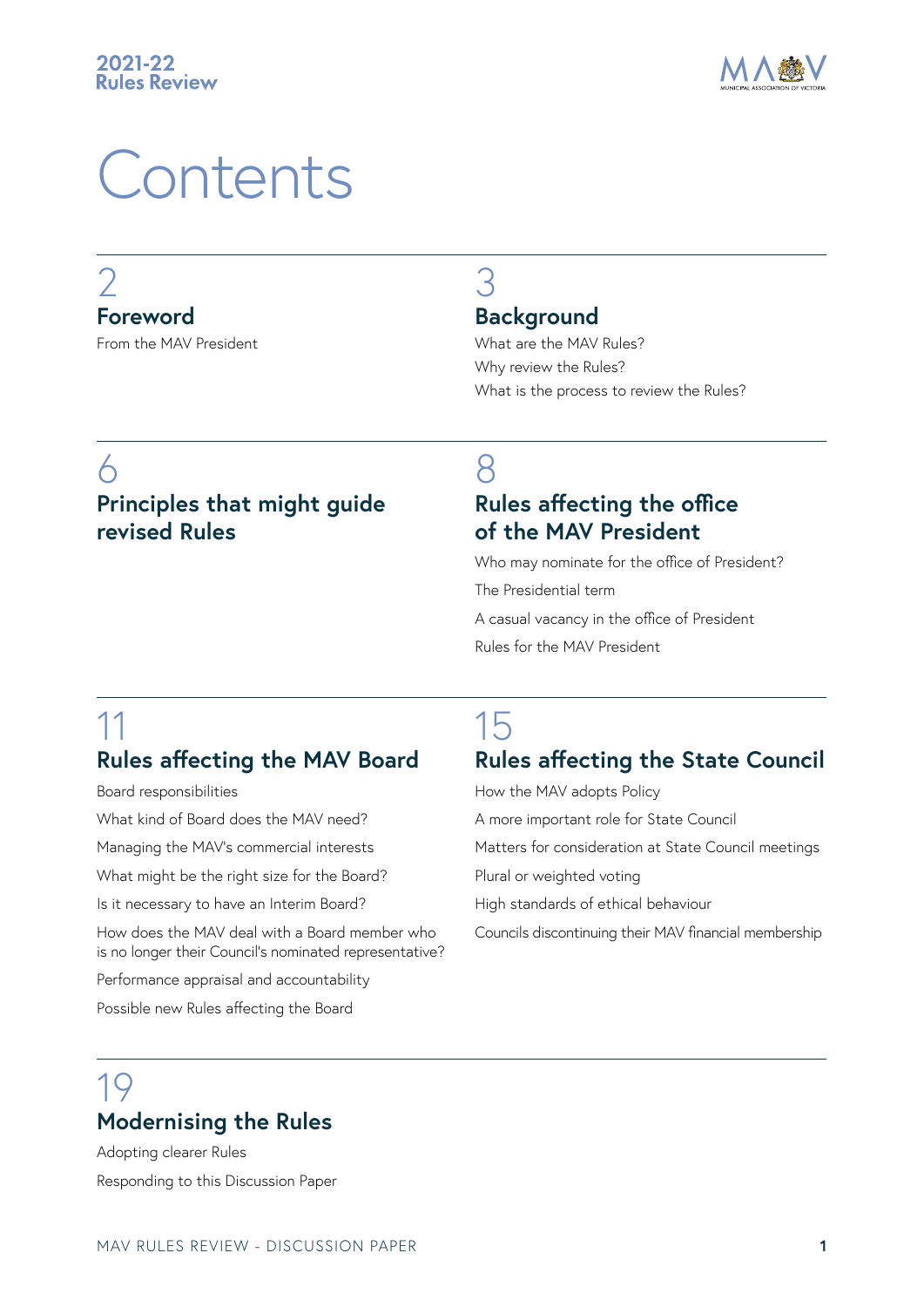

# <span id="page-2-0"></span>Foreword



### **From the MAV President**

On behalf of the MAV Board, it is with great pleasure we release this Discussion Paper on the review of the MAV Rules of Association.

The Rules are the foundation of the MAV's governance framework. The existing Rules have been in place for many years and were last amended in 2013. It is timely as the peak body for local government in Victoria that we undertake a comprehensive review of our Rules to ensure we are best placed to support the sector now and into the future.

The release of the Discussion Paper marks the commencement of this process. This Paper poses some thought-provoking questions, critical issues for consideration and includes draft principles on which the new Rules could be based.

The MAV has engaged expert consultants to assist us. Local government professional, Mr. Phil Shanahan is the lead consultant and will be supported by Capire, a specialist community engagement company who design and deliver stakeholder engagement processes. Mr. Mark Hayes, Partner at Maddocks Lawyers, has been appointed to provide legal expertise throughout the process and in the later stages of the review will draft the new Rules for consideration by State Council.

We are committed to a deliberative engagement process and look forward to receiving feedback about this Discussion Paper by 28 February 2022. Details about how to make a written submission are at the end of the Paper. In addition, we will be conducting stakeholder sessions commencing in early December and continuing into February 2022 to enable us to engage in fuller discussion about the issues canvassed in the Paper.

The Rules review will continue into the later half of next year. The MAV Board is committed to listening to all views. We will ensure our stakeholders have opportunities to provide feedback as we progress.

The release of this Discussion Paper is the first step in shaping the future of our MAV to ensure it best delivers its role in support of our member councils and their communities.

We look forward to engaging with you.

**Cr David Clark MAV President** 22 November 2021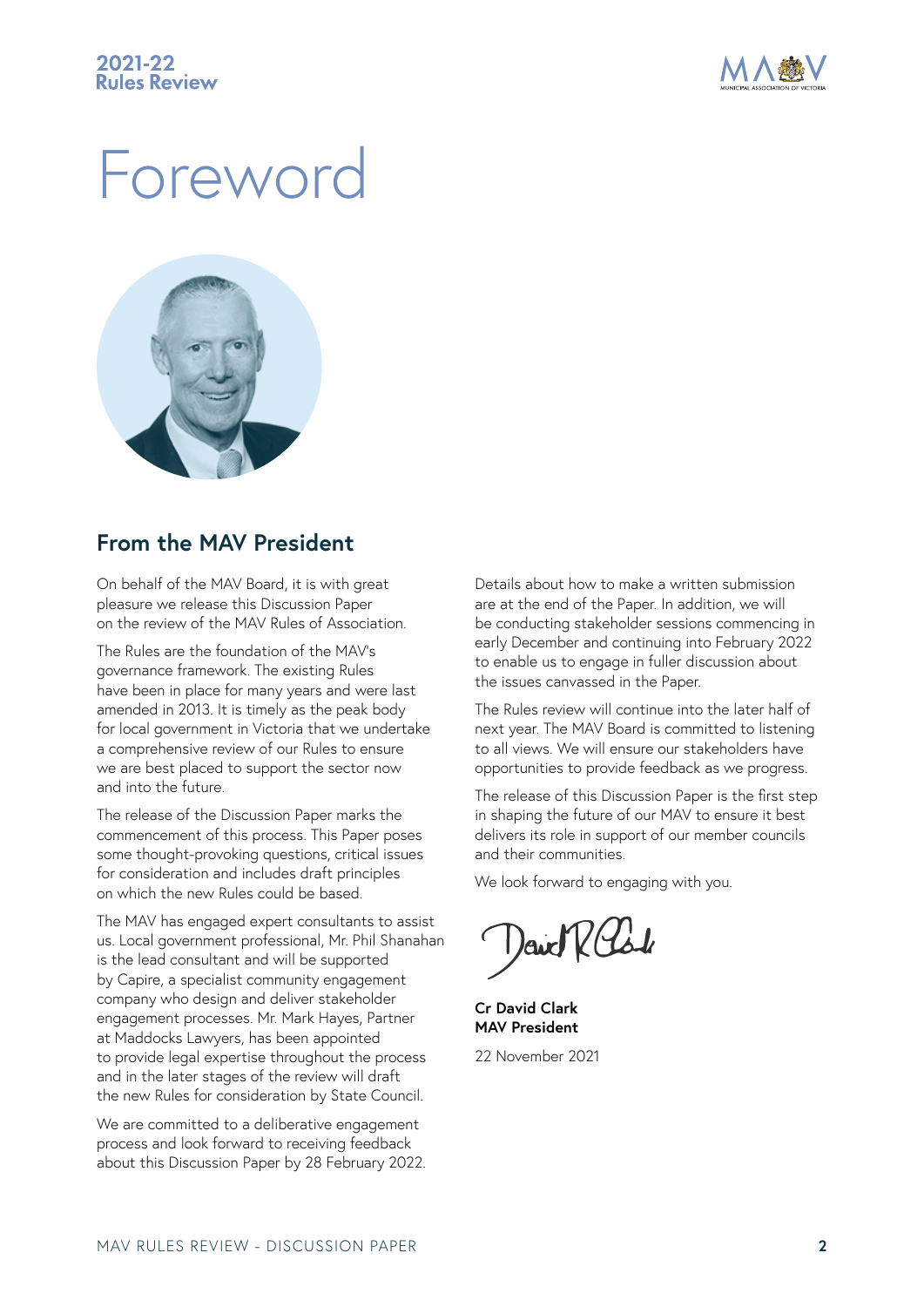

# <span id="page-3-0"></span>Background

For several years the MAV Board has sought a comprehensive review of the Rules of the MAV. The MAV State Council on 21 May 2021 adopted a resolution to refer a proposal to the MAV Board for a full MAV Rules review.

The MAV's current Rules were approved by an Order in Council dated 5 February 2013. This review will be the first comprehensive Rules review undertaken since 2006.

Rule changes, however, have tended to be incremental. That has led to a set of Rules that no longer serves the MAV well.

### **What are the MAV Rules?**

The MAV is established by the *Municipal Association Act 1907*. The MAV is not a Council and is governed by its own legislation. The MAV's operations are subject to normal review mechanisms of the State, like the Victorian Auditor-General. In addition, the MAV is subject to prudential regulation (by virtue of its insurance business) required by the Federal *Corporations Act 2001*. It is reasonable to characterise the MAV entity as something between a corporation (in terms of its independence) and a statutory body (in terms of the accountability mechanisms applied to it).

It is the *Municipal Association Act 1907* which empowers the MAV to make Rules. The Act says:

*"It shall be competent for the Association with the approval of the Governor in Council to make rules (a) for the management of the association; (b) for the regulation of its proceedings; (c) for fixing the amount of the subscription to be paid annually to the Association by each municipality; (d) for the regulation and management of and for fixing the rate of contributions to the Municipal Officers Fidelity Guarantee Fund and terms and conditions upon which the benefit of such fund shall be available; and (e) generally for all matters whatsoever affecting the management of the Association not inconsistent with the laws of Victoria."*

This power to make Rules is a broad one. Any change to the Rules requires a State Council resolution. The resolution must be **both** carried by a majority of votes (noting the plural voting system) and have 60% of the representatives of participating member councils voting in favour. The Rules, and of course any changes to the Rules, require the approval of the Governor in Council and that will mean securing positive support from the Department of Jobs, Precincts and Regions and Local Government Victoria through to the Minister for Local Government.

The MAV's current Rules are on the MAV website at **[mav.asn.au](https://www.mav.asn.au/who-we-are/governance/rules)**.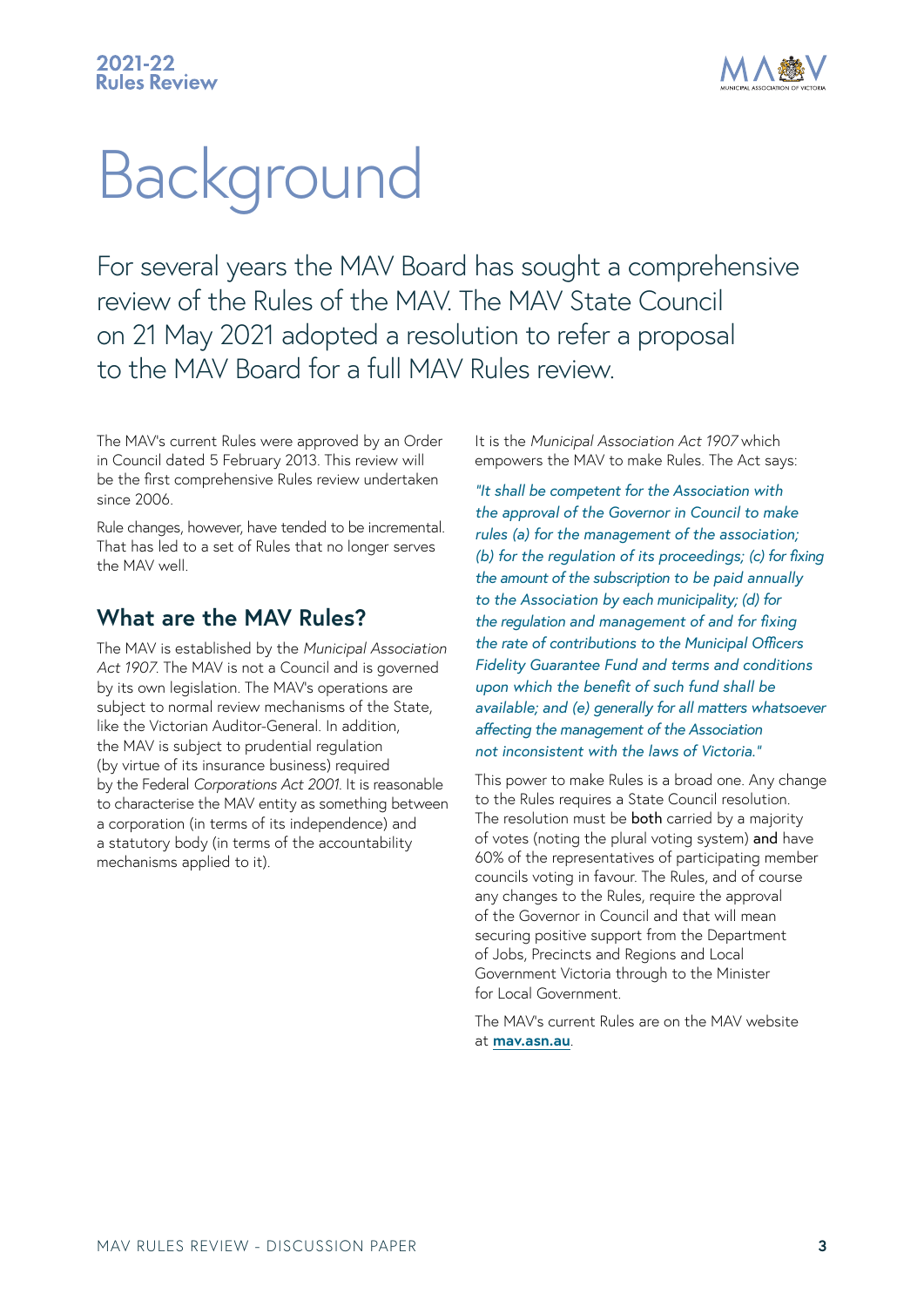

# <span id="page-4-0"></span>**Why review the Rules?**

There are four key reasons for the current review of the Rules.

Firstly, the current Rules need to be modernised. The MAV needs Rules which enable good corporate governance "2021 style and beyond". Things like conducting virtual meetings and the option of digital elections, bringing the Rules into line with current Victorian legislation and eliminating references to redundant legislation. Conducting Board elections, using best practice as recommended by the Victorian Electoral Commission, should also be provided for in the new rules.

Secondly, new Rules should provide more clarity. The current Rules can be difficult to understand. They are complex and sometimes produce unintended and unsatisfactory consequences. New Rules should strive to be clearer. They need to be:

- less prescriptive
- streamlined
- more easily and widely understood
- generally enable better organisational governance without creating more problems than they solve.

Thirdly, new Rules should address oversights in the current Rules. For example, the Rules should require that the MAV establishes and maintains an Audit and Risk Advisory Committee. This should not be left to the good sense of the Board.

Finally, the current Rules need to enable the State Council, the MAV Board and the office of MAV President to undertake their roles and functions effectively.

The MAV has all 79 Victorian Councils as participating member councils. The MAV occupies a strong position as Victoria's peak body for Victorian local government. Better Rules will directly improve the performance of the MAV and keep up with contemporary good governance practices.

# **What is the process to review the Rules?**

The MAV has engaged Mr. Philip Shanahan, an experienced former Local Government CEO and current consultant, to undertake the Rules review. Mr. Shanahan will be assisted by Capire Consulting Group, who have expertise and experience in stakeholder engagement and local government. The brief for the Rules review requires the consultants to undertake four key activities.

- A Discussion Paper which will outline a framework, principles and the opportunities for new Rules. The Discussion Paper will canvass possible Rule changes and seek sector and stakeholder responses.
- 2. A Directions Paper based on feedback to the Discussion Paper, the Directions Paper will provide clarity around the kind of Rules that are under consideration. The Directions Paper will be sufficiently detailed to enable stakeholders to understand exactly what is being contemplated and to convey responses to those proposals.
- 3. State Council deliberations the State Council scheduled for June 2022 will consider the Directions Paper and the feedback provided by stakeholders to that Paper. The State Council will decide on the matters set out in the Directions Paper and, by doing so, provide clear advice and direction to the MAV Board about State Council preferences in relation to the new set of Rules under consideration.
- 4. Revised Rules and a Special State Council Meeting scheduled for September 2022 – the MAV Board will receive the State Council directions from the meeting in June 2022 and the consultant's final Report. The Board will then provide instructions to Mr. Mark Hayes, Partner at Maddocks Lawyers, to prepare the detailed and precise Rules which will go before a Special State Council in September 2022 for adoption. The new Rules will subsequently be submitted to the Minister for Local Government to seek Governor in Council approval.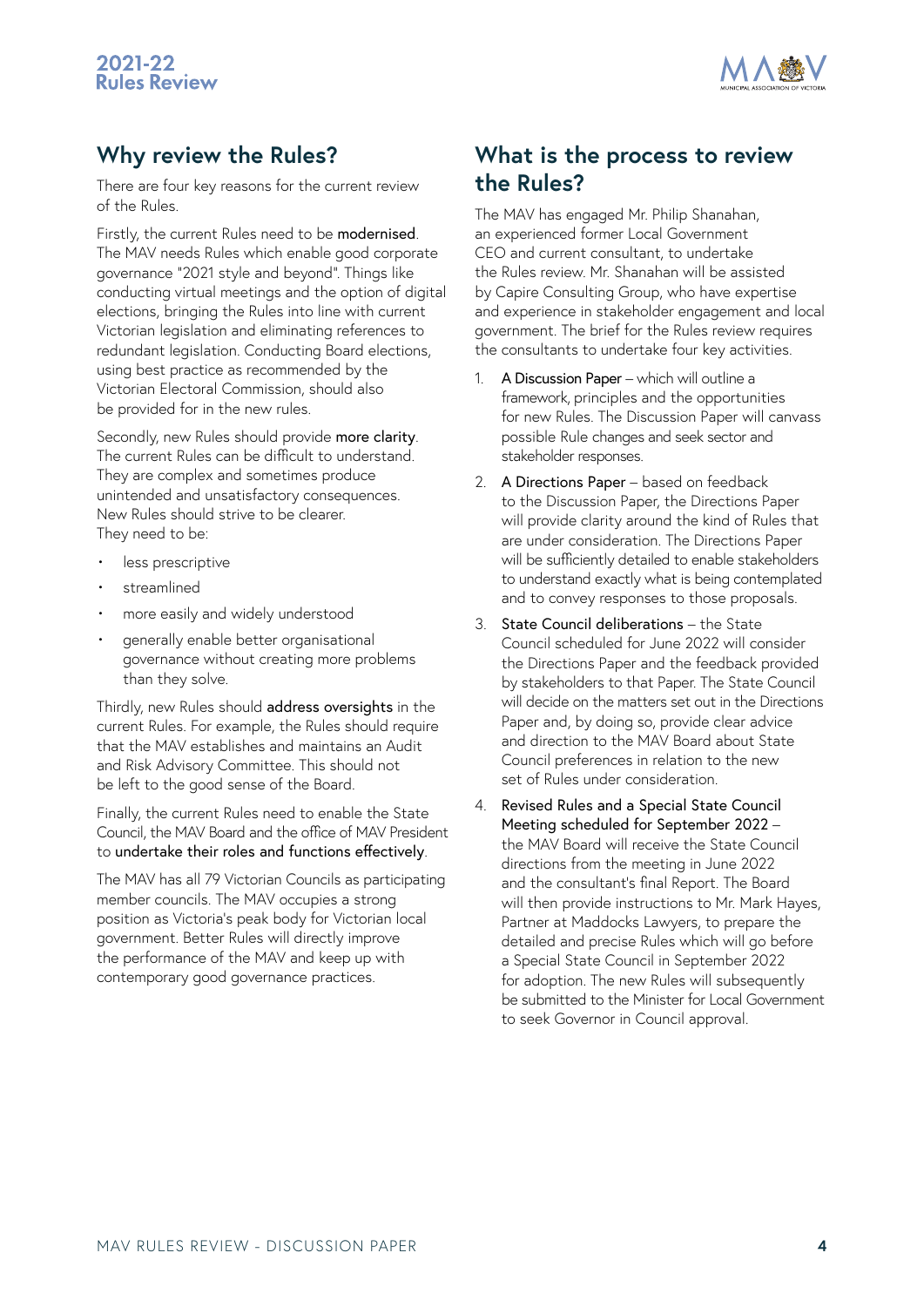

The process will be supported by extensive stakeholder engagement and consultation particularly around the Discussion Paper and the Directions Paper. MAV Representatives will be fully engaged through:

- A representatives and CEOs on-line workshop on 26 November 2021
- Small round table, on-line discussion groups to consider both Papers during December- February 2022 (Discussion Paper) and April and May 2022 (Directions Paper)
- Participation in the June State Council to provide clear direction on Rules change preferences to the Board, and
- The final adoption of new Rules at the Special State Council in September 2022.

# **MAV Rules Review: Decision Making Journey The decision making journey**



The following important stakeholders will be included in engagement processes:

- MAV Representatives
- member councils
- mayors
- CEOs
- Minister for Local Government
- Local Government Victoria and Department of Jobs, Precincts and Regions
- Australian Local Government Association
- state associations
- the Victorian Electoral Commission
- the Victorian Auditor-General's Office
- other relevant state government departments and agencies.

The engagement process will encourage interested parties to take part to inform the various phases of the process.

The process is, by necessity, a long one. Current MAV Rules are specific about the kind of notice members must be given to consider any Rules changes. This Rules review can only reach a successful conclusion if timelines are kept. The consultant team will ensure stakeholders are keenly aware of the key dates in the process. Our focus will be on facilitating stakeholder responses.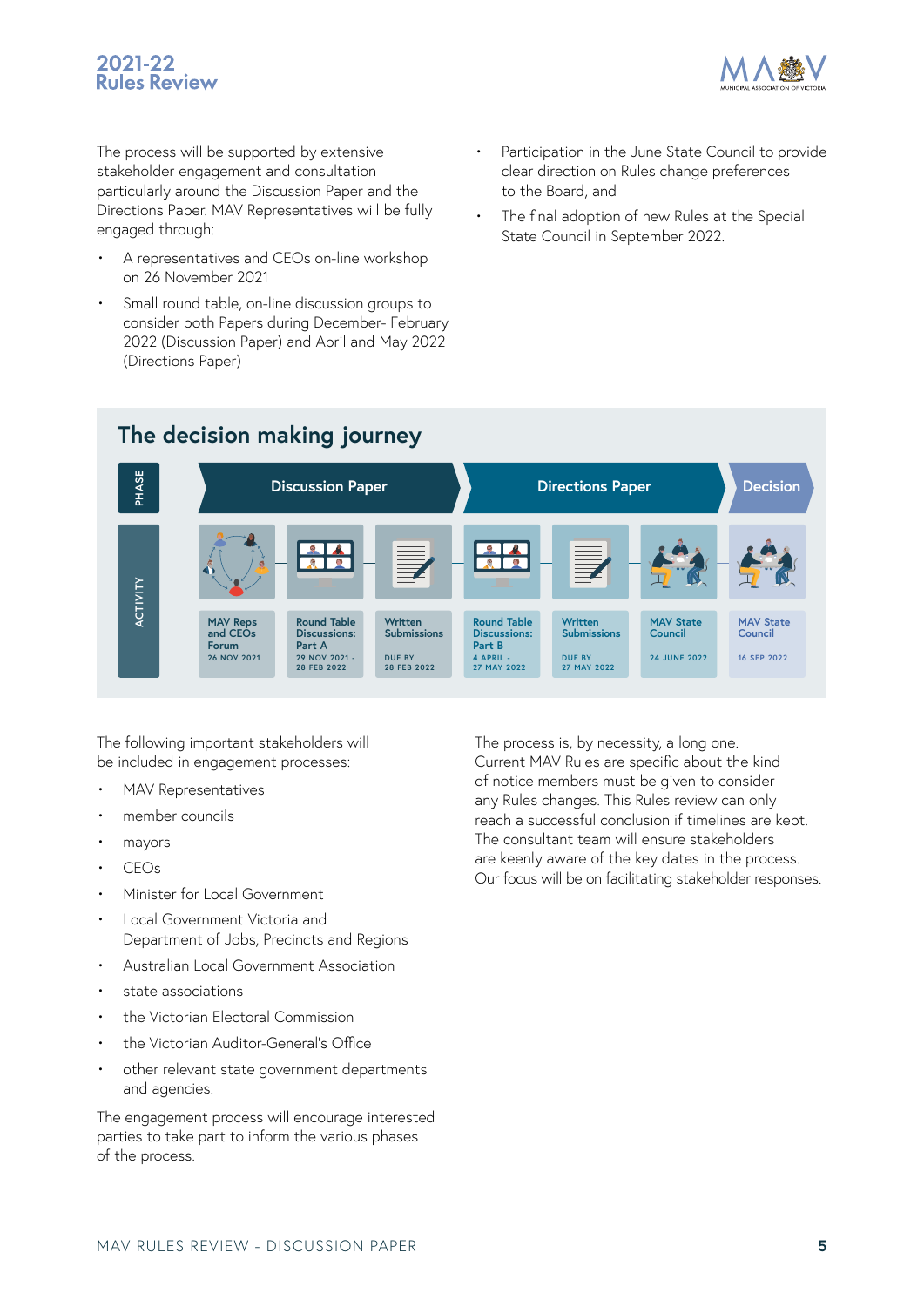

# <span id="page-6-0"></span>Principles that might guide revised Rules

Establishing appropriate principles to support Rules changes can help to establish their worth.

In the first place, the MAV Rules should be heavily influenced, of course, by what it is the MAV does. That is, the purpose and the functions it performs. The MAV's Strategy for 2021-2025 describes its function and purpose as follows:

The MAV's purpose is to advance the interests of local government in Victoria. We do this in two primary ways. First through advocacy and policy development and secondly, through providing member-focussed services.

Our advocacy and policy development is focussed on:

- influencing decision-makers with informed data-driven and realistic policy positions
- highlighting future opportunities and challenges facing councils and communities
- leveraging local government's expertise to inform our advocacy activities
- developing relationships with stakeholders to build understanding of local government
- collaborating with governments to shape new initiatives and reform programs.

We deliver services to our members focussed on:

- building the capacity and capability of the local government sector
- offering commercial services and programs that meet council needs
- highlighting best practice and sharing knowledge from across Victoria and nationally
- engaging with member councils on emerging needs in relation to procurement and insurance services.

The MAV works diligently with Victorian Councillors through targeted training and development programs to continually improve sector capability. The role and functions of the MAV remain important to the sector and are highly contemporary. Has there ever been a previous time when Australian society has so heavily relied upon the Australian federal system of government? Local governments are not fading into the background. Quite the contrary. It is local governments that lead on so many contemporary challenges. From climate change to First Peoples reconciliation, it is councils taking direct action. From bushfires and floods, it is councils partnering with state and federal agencies to protect and recover communities. No, local governments are grown up members of federalism in Australia. The intergovernmental challenges for local government may be more important than they have ever been. And the challenge for the MAV is to be highly effective and influential in this space.

The pace of change only increases. Digital transformation has and continues to sweep the nation. The 24 hour news cycle has turned conventional advocacy on its head. Councils are seeing the overwhelming need to be agile, nimble and to create new ways of cutting through. The MAV cannot afford to use outmoded models of decision making and governance while the world around it operates so differently.

The task of exerting influence on decision makers at State and National levels continues to evolve. There is a significant and growing concentration of power and control in the Private Offices of the Prime Minister in Canberra and the Premier in Victoria. The central public service departments, Prime Minister and Cabinet and Premier and Cabinet, are also expanding to support the concentration of power at the top. The practical outcome is the majority of important policy development and reform is now run centrally. At the same time, governments are becoming more adept at using competing voices to control debate, minimise valid policy alternatives and compress timelines for consultation and engagement.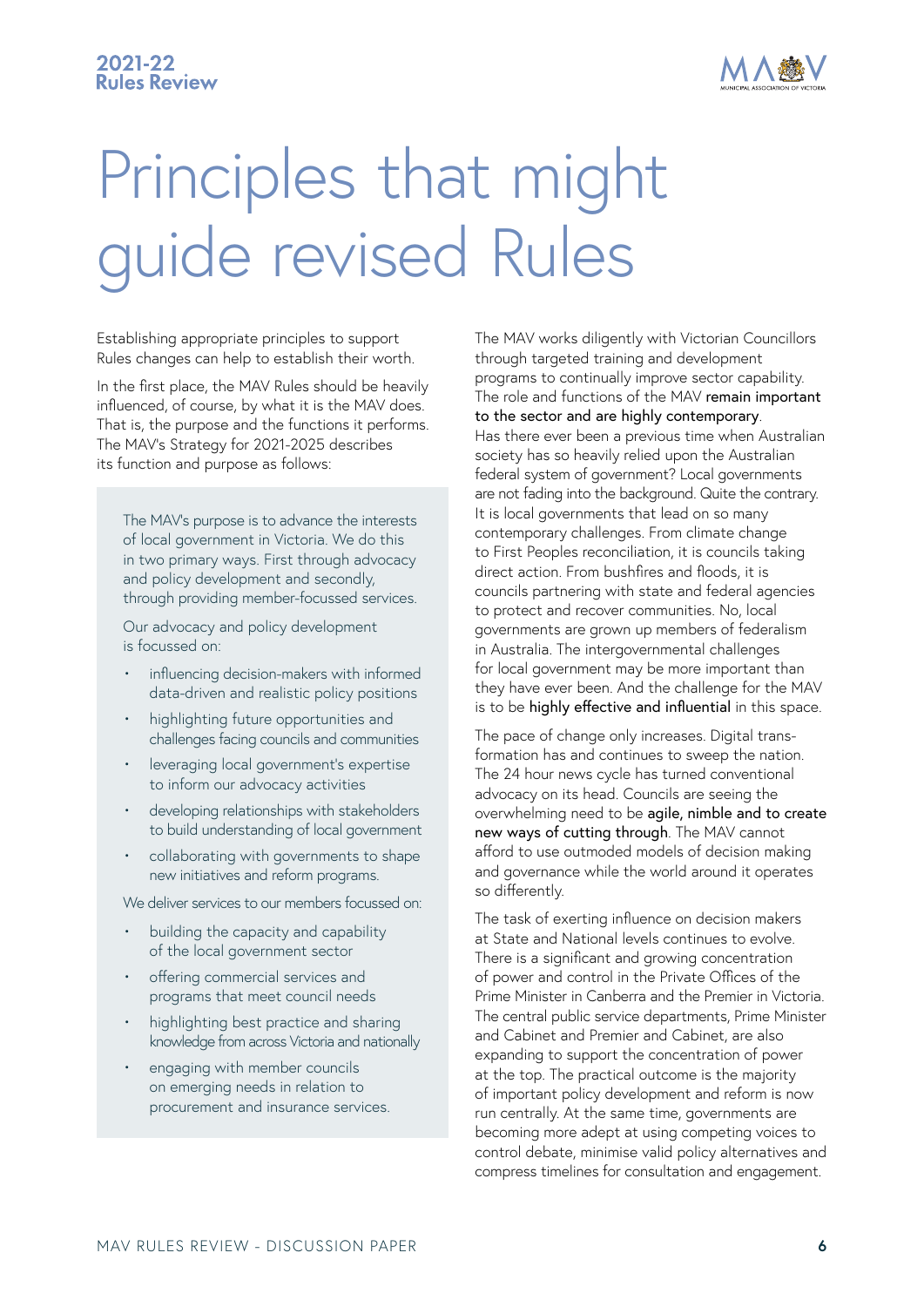As a result, a refreshed approach is required to influence the policy agenda. The new "tools" that organisations like the MAV must employ to successfully influence government policy are expert analysis, complex evidence-based policy development and sophisticated political positioning. And these "tools" do not come cheap!

Finally, only high standards of good governance, accountability and ethical practices can address the growing cynicism felt about governments and institutions around the world. The MAV must aspire to gain and keep these credentials.

All of these trends and influences impact the MAV, its purpose and function. MAV Rules should respond to these trends and influences. Success for the MAV may well depend upon how successfully it can be:

- A strong sector leader highly influential, strongly supported by its participating Councils and respected across a wide constituency.
- Modern and contemporary an adopter of best practice and nimble and agile in the way it can respond and adjust to change and opportunity.
- Credible well informed, highly skilled and capable of arguing complex issues with rigour, persuasion and timely data.
- Well governed seek high performance, be highly accountable to its members and set a shining example of ethical practice.

It is through this kind of lens that new MAV Rules should be evaluated. This Discussion Paper will focus on contemplating new Rules that can help the MAV play its role more effectively. In many cases the changes may be quite significant. There will be a departure from the incremental approach taken over many years to make Rules changes.

This Discussion Paper will probably attract divergent views from stakeholders. That will largely be a consequence of the scope of changes being contemplated. The process of changing the Rules to meet the challenges of now and the next decade or two will not be well informed by looking in the rear vision mirror at where the MAV and the sector have been. The focus must be on what it is that we need the MAV to achieve and which Rules support that endeavour best.

- 1. Do you think these principles are the right ones to guide Rule changes?
- 2. Is the focus of this Discussion Paper on new Rules which enable the MAV to be more effective the right focus?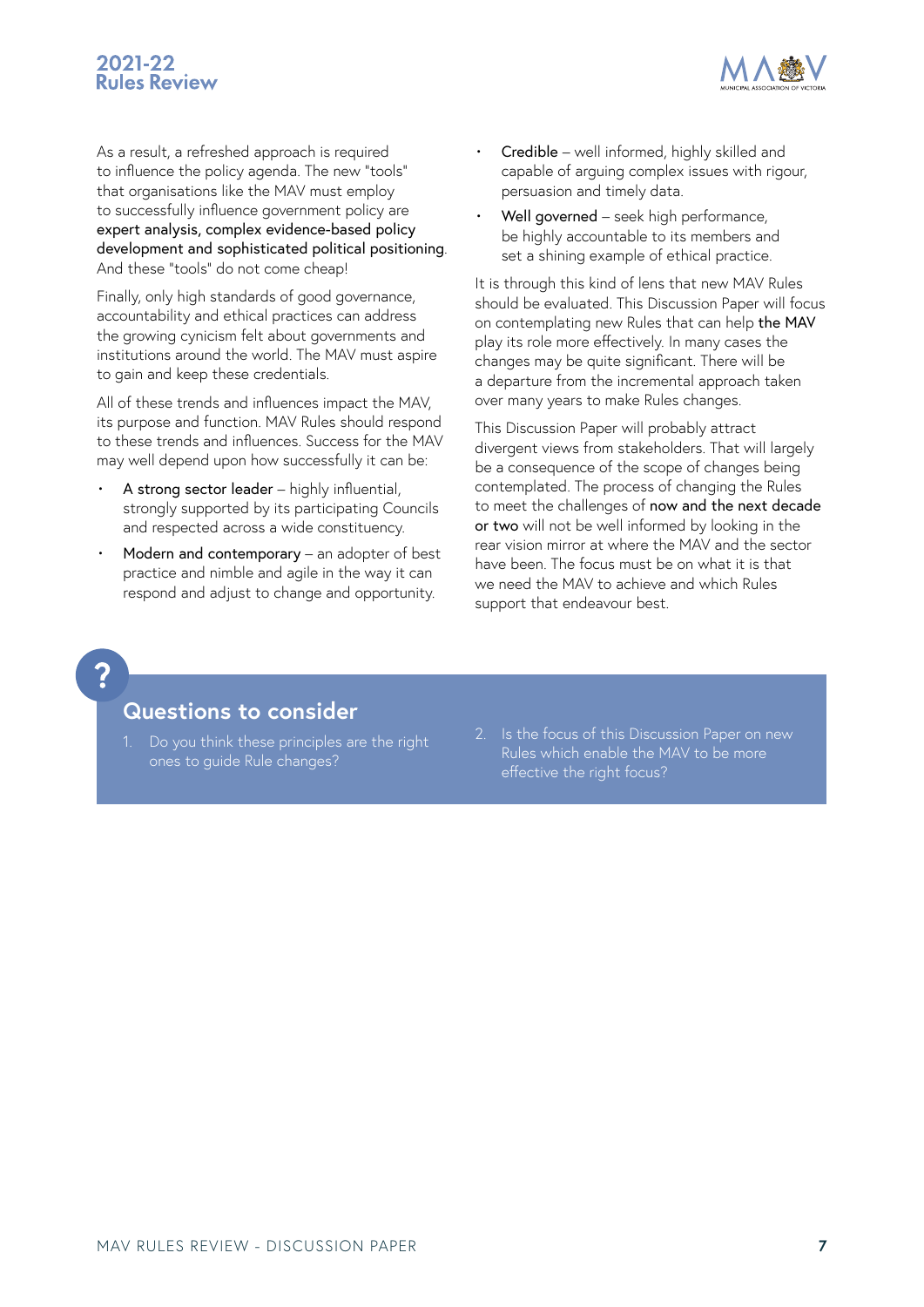

# <span id="page-8-0"></span>Rules affecting the office of the MAV President

# **Who may nominate for the office of President?**

The MAV President's role is critical to the success of the MAV. It is fundamental to the MAV's strength of leadership and organisational credibility. New MAV Rules should set out the role and function of the MAV President. This is currently accomplished by a Board protocol but is more appropriately included in the MAV Rules.

In many ways, the current Rules provide support for the President's role. For example, as soon as a member is elected as President, the Council on which the elected President is a sitting Councillor is invited to appoint an additional representative to the MAV. The elected President is then free to provide independent organisational and sector leadership.

The current Rules require that a Councillor can only nominate for the office of MAV President if they are the current nominated representative for their Council. This Rule addresses the issue of credibility. It also protects the interests of participating member councils. The Rule ensures the President of the MAV is drawn from the nominated representatives of the participating member councils. That is a conventional approach to a member-based organisation seeking to elect a President.

A proposal submitted to the May 2021 State Council sought to do away with the requirement that the MAV President always be a nominated Council representative. It would have enabled a President or Interim President who was not a nominated Council representative to nominate for the office of President. Note that the MAV is governed by an Interim Board during the 'Caretaker Period' between local government elections and the MAV Board elections.

It is difficult to think of any political structure where that kind of special entitlement extends to a former President or Interim President. The Interim President may or may not be the former President. It could be an Interim President, elected by the Board, in office for a short period, in a caretaker mode and not the nominated representative of their Council. Alternatively, such an Interim President might have extensive Board experience, or have previously made a strong and effective contribution to the MAV and be well regarded as a possible future President. The circumstances of their dis-endorsement as the MAV representative may, or may not, be a reflection of local issues as distinct from their capability in any Presidential role.

If such a proposal has merit, there might be a more significant and simpler reform to achieve a similar end. There is a school of thought which suggests the role of President could be filled by any Victorian Councillor from a participating member council at the time of the election. The thinking behind that idea revolves around providing a wider range of capable people from which to choose. There is no doubt that the role of MAV President demands serious skills and experience. The real role of the President is nothing like any kind of figurehead role. The role requires special leadership capabilities, a sophisticated understanding of contemporary intergovernmental relations, and a deep understanding of local government. Sound commercial skills are also important given the extent of the MAV's commercial services.

On the one hand, a broader field from which to elect a President might provide an opportunity to attract more "ideal candidates". On the other hand, an elected President who was not nominated as a Council's MAV Representative might create questions around the unity of the organisation. MAV credibility or even the independence of the President may come into question.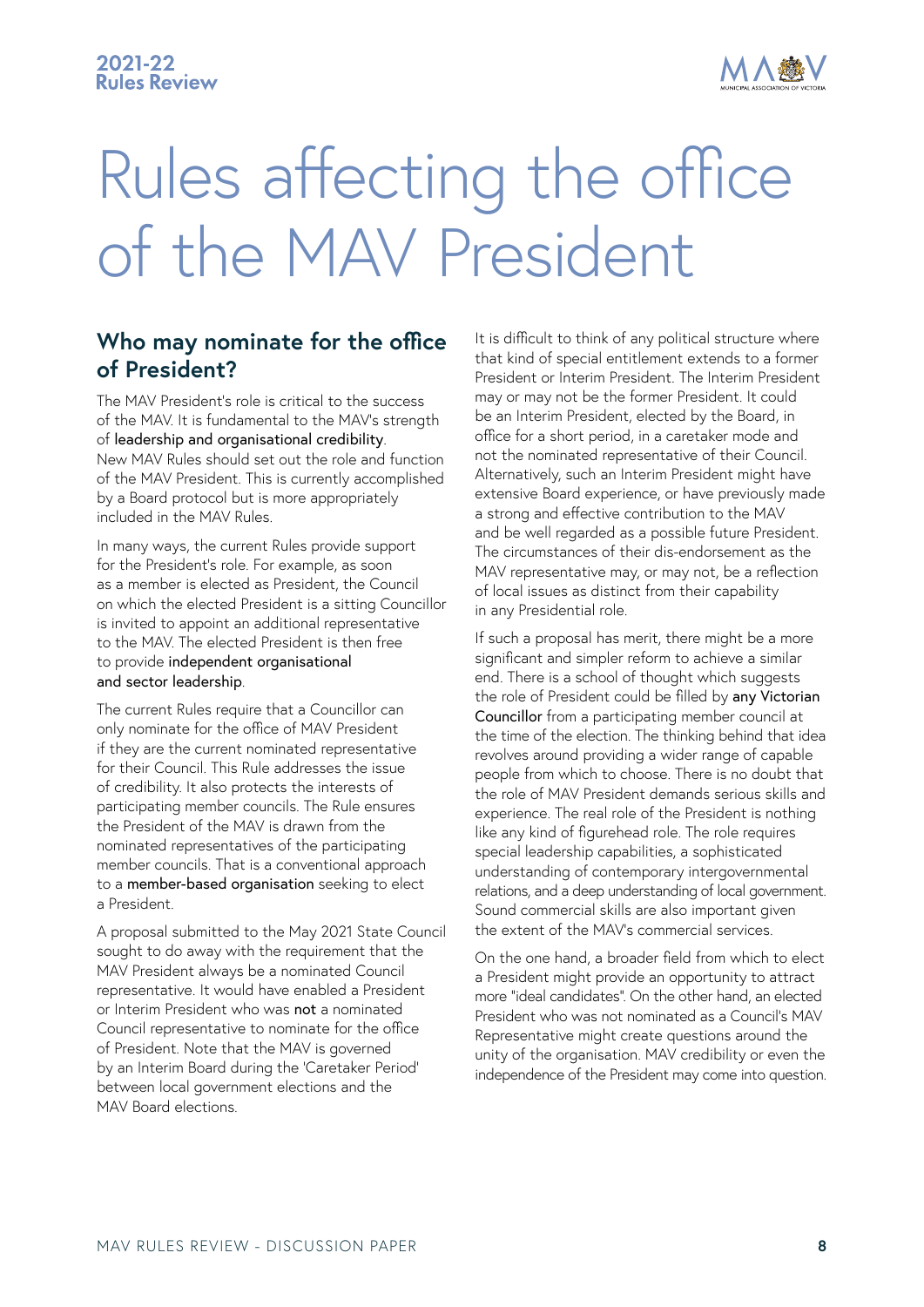

<span id="page-9-0"></span>Presidential elections where any sitting Councillor from a participating member council could nominate would attract larger candidate fields. This approach would be supported by organised political practices. Furthermore, larger numbers of Presidential candidates seems like an unwanted, unintended consequence. After all, there will only be 79 votes cast in the election and an exhaustive preferential voting system is currently in place. It is not difficult to imagine that, with a large field of candidates, the drawing of lots might determine the fate of some candidates!

# **The Presidential term**

A strong argument can be made that a two year Presidential term is too short. A two year term may not provide sufficient time for building the relationships, networks and trust that accompany influential intergovernmental relations.

A four year Presidential term, synchronised with local government general elections, seems to be a viable alternative. At the same time, it would be useful to consider whether restricting a President to a maximum number of consecutive terms would be in the interests of contemporary practice. Good organisations excel at renewal and reinvigorating themselves. It shows an agility that keeps everyone on their toes.

# **A casual vacancy in the office of President**

The current Rules allow a casual vacancy in the office of MAV President where the President:

- dies
- resians, or
- ceases to be a Councillor.

However, it is unclear if a casual vacancy occurs under the current Rules if the Council, on which the President is a sitting Councillor, ceases to be a participating member council of the MAV. A Victorian Supreme Court judgment in 2018 pointed to the inadequacies of the Rules is this regard. On the one hand, it might be difficult to support a Rule where a President, who is a sitting Councillor at a non-participating Council, could complete their term in office. Could such a Rule be supportable on the grounds of MAV credibility?

While the MAV Rules do seek to protect the office of the President from destabilisation, it does seem unlikely that the MAV's credibility would be enhanced if a President's Council was not a participating member of the MAV. On the other hand, perhaps the MAV Rules should assist in removing the President's vulnerability to the whims of any particular local council. This would guarantee greater leadership stability and ensure the President represents the whole municipal sector rather than one particular constituency.

# **Rules for the MAV President**

There is no doubt that the MAV Rules need a thorough overhaul. Under the current MAV Rules, in 2017 and 2018, the MAV found itself in the Victorian Supreme Court contesting issues around who could nominate for President and what was the impact of a council, where the President was a sitting Councillor, withdrawing from the MAV.

In the second matter Justice Ginnane had this to say:

*" … While I accept that the court should attempt to avoid anomalous, absurd or unreasonable interpretations, the MAV Rules may create anomalies whichever interpretation is adopted and which cannot be avoided whichever interpretation is adopted…..The above analysis suggests that the MAV Rules have been amended from time to time without regard to the effect of the amendments on other parts of the rules. The rules might benefit from a revision."*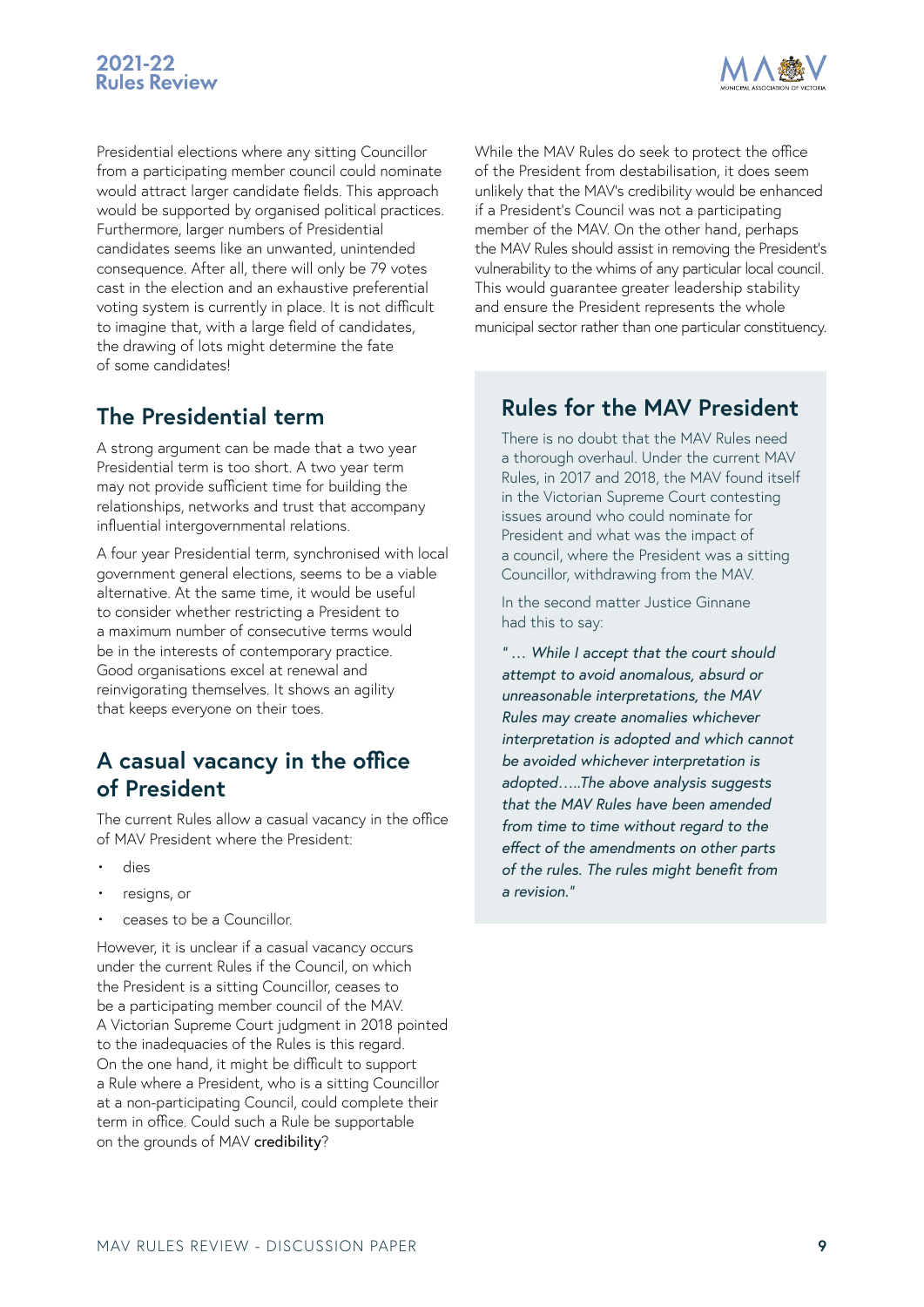

# $\overline{?}$

- 1. Do the current MAV Rules sufficiently support the office of the President?
- 2. Is it important those who nominate for the office of MAV President are, at the time of the election, their Council's nominated MAV Representative?
- 3. Would changing the qualification required to contest an election for the office of MAV President, by simply requiring a candidate be an elected Councillor at a participating member council, provide an overall benefit to the MAV?
- 4. Would a four year Presidential term better enable the President to make a more significant impact on the organisation and the sector?
- 5. Would a cap on sequential terms in office for the MAV President provide opportunities for new ideas and a renewal focus?
- 6. Should future Rules provide that a casual vacancy is declared in the office of the President if the council on which the President is a sitting Councillor becomes a non-participating member of the MAV?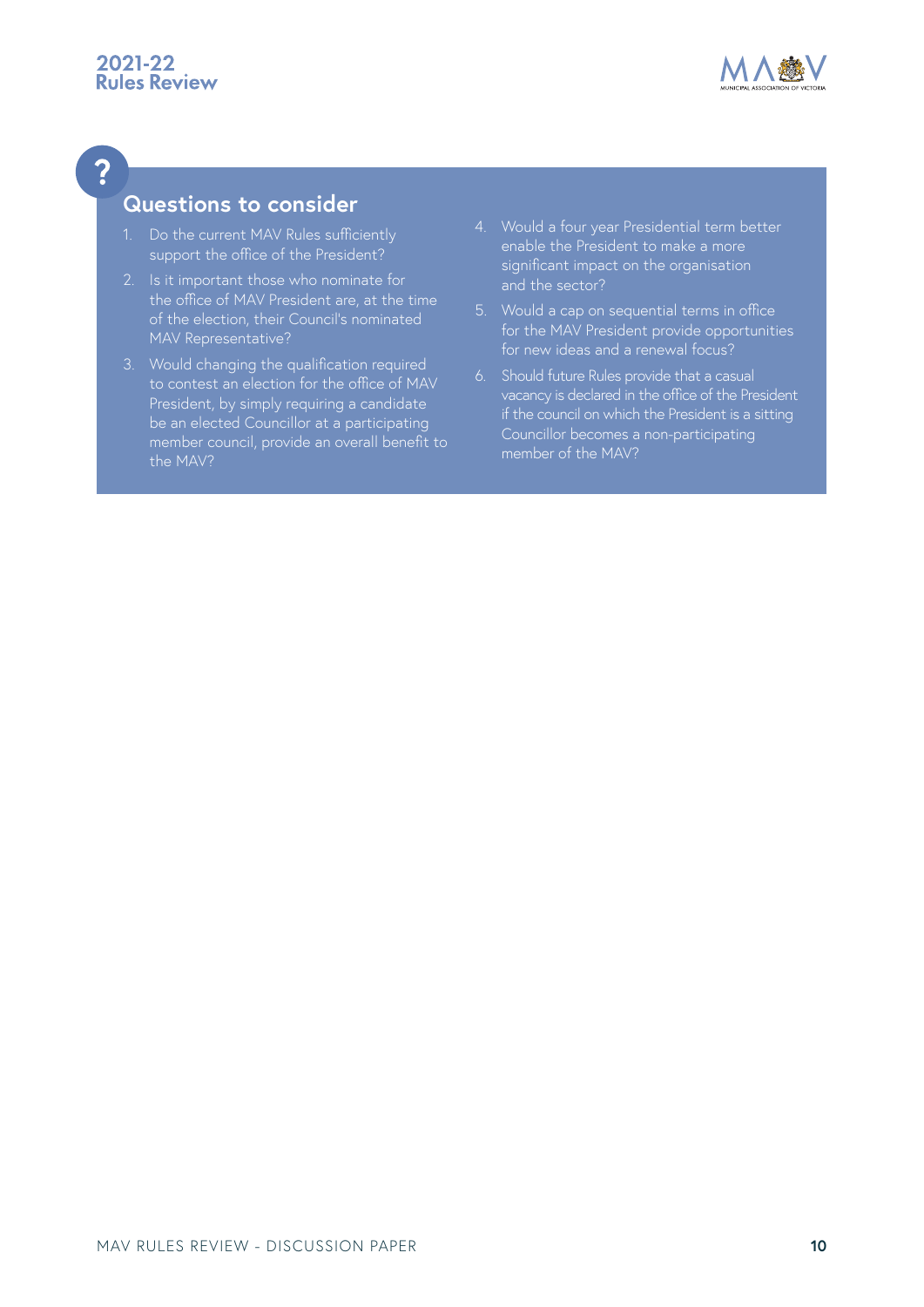

# <span id="page-11-0"></span>Rules affecting the MAV Board

# **Board responsibilities**

The Board's role is central to the MAV's success. The MAV Board must perform the same sort of role and functions as most corporate entities. The Board's key responsibilities are:

- Establish strategic direction. It is the MAV Board's responsibility to create and review the MAV's goals and the strategies to achieve those goals. The Board should allow Council representatives to have a strong voice in the goals and strategies of the MAV.
- Appoint, support and evaluate the CEO. The MAV Board is responsible for recruiting and appointing a high performing CEO. The Board will ensure the CEO has the necessary support and professional development opportunities to remain a skilled, capable and contemporary leader. The Board will monitor the performance of the CEO and appraise the CEO's performance against agreed Performance Criteria.
- Ensure effective planning. The MAV Board will participate in a planning process by establishing long term goals and strategies.
- Provide oversight of programs and services. The MAV Board is responsible for determining which services and programs are consistent with the MAV's Strategy. The Board will delegate powers to its management, and will monitor and evaluate the implementation of policies, strategies and business plans.
- Oversee financial management and the protection of assets. The MAV Board is responsible for developing and approving an annual budget supporting the organisation's programs and services. The Board is responsible for ensuring proper financial controls are in place to protect the assets of the organisation. The Board is also responsible for maintaining an effective Audit and Risk Advisory Committee and to respond to the results of external and internal audit procedures regularly.
- Develop and maintain a competent Board. The Board has a responsibility to explain to Board candidates the key responsibilities of Board members. This includes ensuring new Board members are inducted and supported. The Board is also responsible for evaluating its own performance.
- Ensure legal and ethical integrity. The MAV Board must set the ethical tone of the organisation and should articulate the values and principles that set that tone. The Board is ultimately responsible for adherence to legal standards and ethical norms.
- Enhance the MAV's reputation. The Board will be ambassadors for the organisation, articulating the importance of the goals and value of the organisation's work. The Board will work to garner support from its key stakeholders.

These responsibilities are usual for a Board. For the MAV, it will always be important that the Board can represent the interests of its member councils. The functions of the MAV Board currently set out in the Rules unfortunately do not adequately reflect those described above. As a part of the Rules review a contemporary description of the Board's role and function will be developed for consideration.

# **What kind of Board does the MAV need?**

It would be a mistake to underestimate the breadth and depth of conventional Board responsibilities required at the MAV. The MAV's two primary functions (advocacy and member services) need much from Board governance. This Discussion Paper has already referred to the modern day challenges of exerting influence in a noisy, fast changing world. Commercial services, like insurances and procurement, represent large investments and risks for the MAV. These services are competitive and operate in well developed markets. The Board's oversight and understanding of these businesses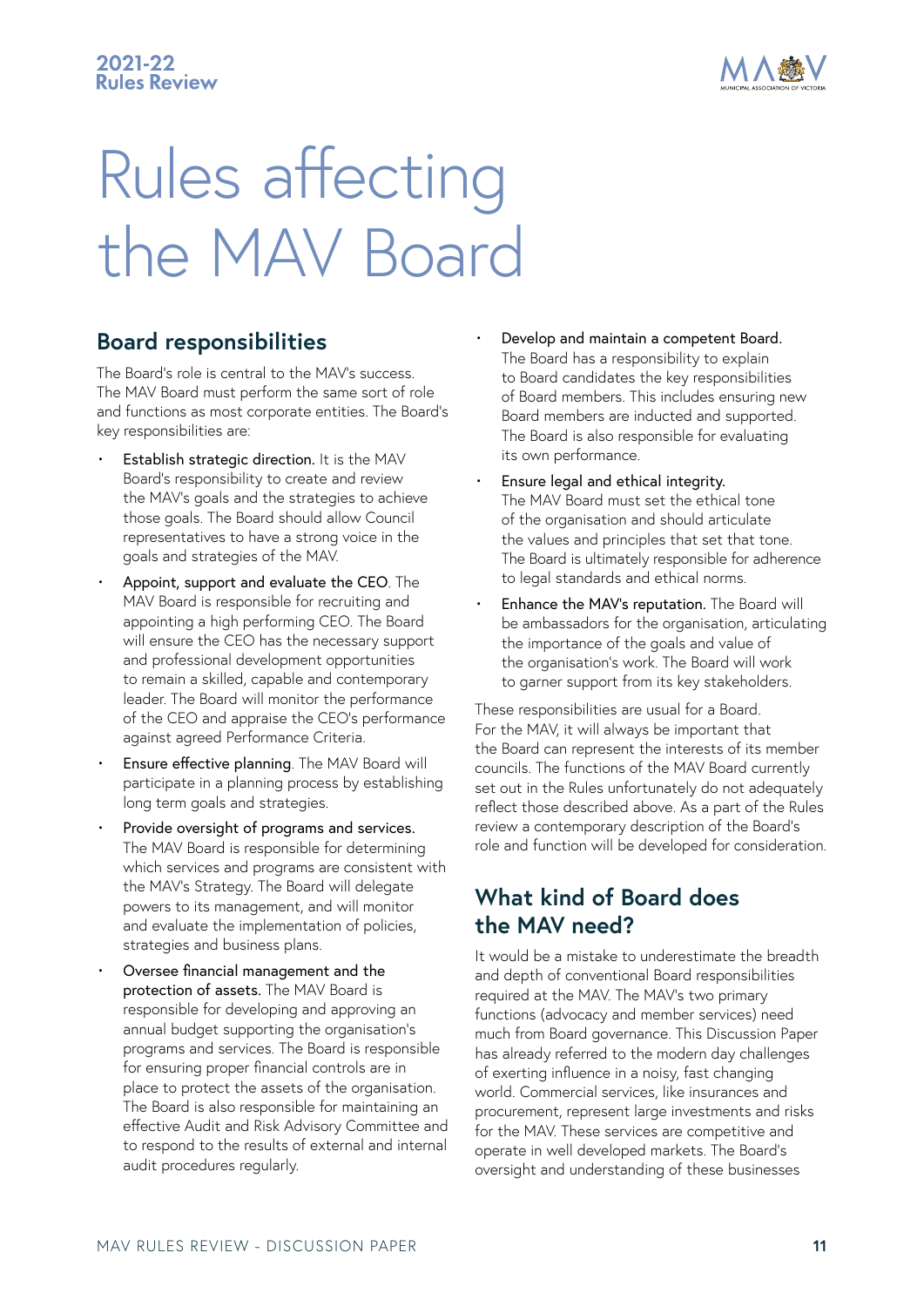

<span id="page-12-0"></span>are essential. They sometimes require very sound commercial skills. The MAV Board must be prepared to provide effective corporate governance to these enterprises.

Current Board membership consists of 12 Councillors elected from small groupings of Councils. It is a highly representative Board. When electing Board members, the current Rules require the Board divide the State into 12 regional groupings. The strength of the current "regional groupings" Rule is it ensures a geographic distribution of Board members around Victoria. This geographic distribution enables the MAV Board to better understand what issues are important all over the State.

The weakness in this arrangement is it creates an obligation for Board members to represent the interests of their region at the MAV. And the practice of that representation has too little to do with conventional Board members' key responsibilities.

There are important differences between a functional and representative approach to board membership. A functional approach to board membership requires members to be selected (elected) for the skills they bring to the board to address the strategic priorities of the organisation. A representative approach sees board members elected to represent the primary stakeholders of the organisation.

The representative model is the dominant characteristic of the MAV Board. Although it is an obvious generalisation this representative model usually brings Councillors who:

- have a deep and practical understanding of local government in Victoria
- understand their region, its opportunities and challenges, and
- are effective Councillors respected by their peers in their region.

Are these capabilities sufficient? Does the representative model regularly bring to the Board the range of skills, experience and motivation needed to be more focussed on their functional role and less on their representative role? Could new Rules, electing Board members "at large" from both rural and metropolitan areas, enable a transition from a Board that has been created to represent diverse local government interests to a Board more concerned with the issues that conventional boards address?

The notion of abandoning the "geographic representative model" should not be construed as an argument against a Board of diverse interests, knowledge and skills. There is considerable research which substantiates the proposition that Board diversity usually results in stronger performance. The MAV Board should be reflecting the diversity of opinions and experiences of Victorians. The diversity of the Board may also be influenced by its electoral structure. A more proportional election model is often adopted to generate greater diversity and a different type of representation. Proportional models would, however, necessarily move representation further away from the geographic immediacy of the current regional model.

The democratic mandate of regional representatives is also an interesting consideration. On the one hand, the current model facilitates geographic immediacy, with close accountability to a small number of Council MAV Representatives in each region. On the other hand, elections for regional board members are frequently determined by names drawn from a hat whenever there is a tie following any distribution of preferences.

# **Managing the MAV's commercial interests**

The MAV's commercial imperatives are evident, for example, in the MAV insurances business. Commercial risks are currently addressed by an expert Insurance Board, operating under a MAV Board delegation, with the MAV Board retaining final decision making powers and responsibilities. Is this a sound and sustainable model for the MAV into the future? The arrangement is seeking to "cover" for the skills gap on the MAV Board in relation to the insurances business. Would the addition of a small number of skill-based Board members, appointed by the Board, provide a more comprehensive governance arrangement? Would skill-based Board members enhance the Board's commercial credentials and function?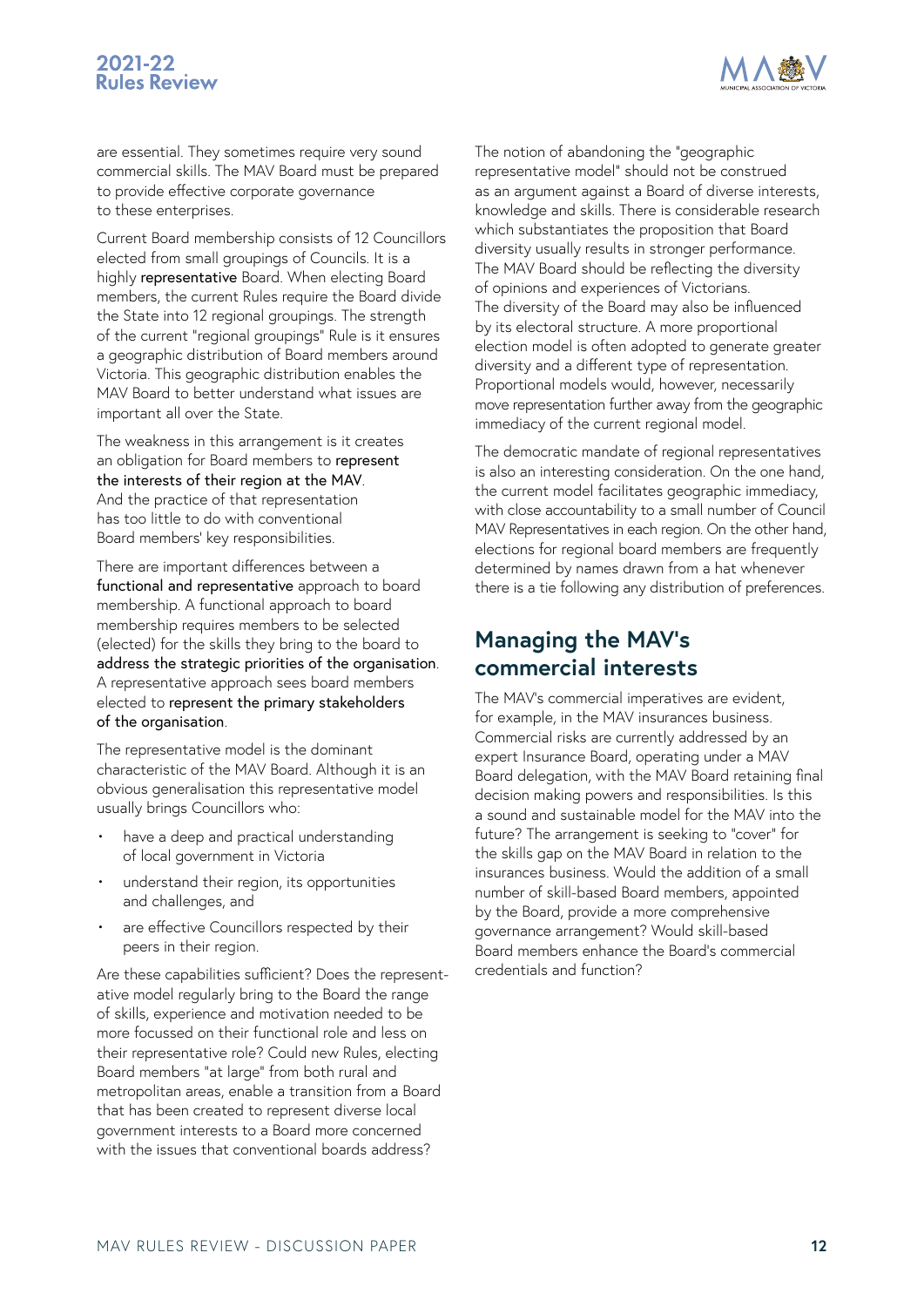

# <span id="page-13-0"></span>**What might be the right size for the Board?**

In the event of electing the Board "at large" from the rural and metropolitan areas, the size of the Board would also be a matter to consider. A President and 12 Board members is a considerable size for an organisation with a maximum of 79 members. The MAV Board probably contains 12 elected Board members for those representative reasons previously discussed. The right number of Board members to actually govern the MAV is probably a lesser number, especially if a small number of skill-based Board members were appointed.

## **Is it necessary to have an Interim Board?**

Current Rules require the Board to operate as an Interim Board (with an Interim President) in the period between local government general elections and the declaration of the results of the election for the President and the Board members in March the following year. Current Rules prohibit an Interim Board making any "significant decisions" except by a unanimous vote. A significant decision relates to:

- a change in the policy position of the MAV
- entering into contracts with a value of \$200,000 or more
- the expenditure of unbudgeted funds, or
- the employment or remuneration of the CEO.

Current Rules require the Board to play something of a "caretaker" role during that time. Does that serve the MAV well? The label of "Interim" doesn't seem to sit well with the member councils' expectations that the Board is elected by the membership to govern. The four month hiatus represents a significant chunk of the Board term. Perhaps a simpler set of checks and balances, aimed at mitigating the circumstance of significant Board changes arising from the local government general elections, would suffice and not require the MAV Board to "tread water".

# **How does the MAV deal with a Board member who is no longer their Council's nominated representative?**

There are strong arguments to suggest the Board's accountability to its members should be reflected in the Rules. Current Rules, aimed at Board stability, address the situation where a Council revokes the appointment of its representative and nominates another Councillor to be the representative (Councils are free to nominate a Councillor to be their MAV representative at any time). Current Rules provide that if the dis-endorsed Councillor has been elected to the MAV Board then the Councillor's Board membership is unaffected, enabling them to remain a Board member for the rest of their term.

This Rule seeks to provide stability and continuity on the Board and respect the regional groupings of Councils. However, it is somewhat at odds with the MAV's accountability to its membership. If the Rules are amended to provide for a Board term of four years, instead of two years, the situation might arise where the dis-endorsed Board member could remain for three or more years on the Board yet not even have a vote on matters at State Council. If the new Rules provide that a casual vacancy does occur if a Board member is dis-endorsed by his or her Council, the MAV Board might be favoured with discretion around how quickly an election would need to be conducted.

Should such a dis-endorsed Board Member complete their term? Or should a casual vacancy on the Board be declared and an election held, in due course, to fill that vacancy?

# **Performance appraisal and accountability**

The MAV Board has in place a Board Performance and Assessment Policy. The Policy sets out how the individual and collective performance of MAV Board members will be assessed. There is a strong argument to say the requirement for periodic Board performance evaluation should form part of the Rules.

Some Rules changes will be necessary to ensure the Board at all times complies with the *Corporations Act 2001* requirements. (These requirements are mandatory, in spite of the MAV Insurances Board and its operation, to which the same provisions apply.)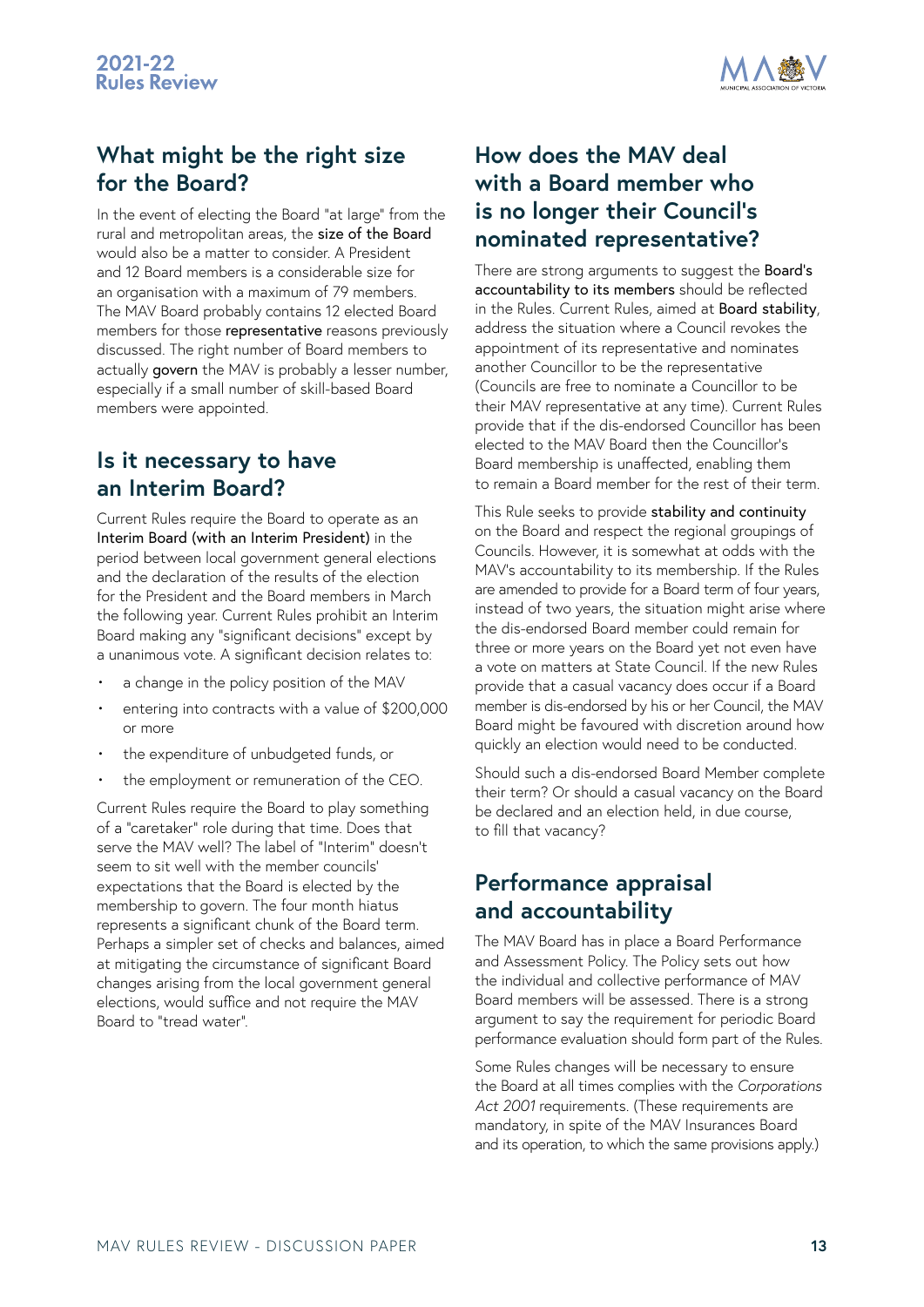

# <span id="page-14-0"></span>**Possible new Rules affecting the Board**

MAV stakeholders might consider the following suite of Rule changes that may strengthen the MAV Board.

- Abandoning the regional groupings of Councils and electing a discrete number of Board members equally from the Rural and Metropolitan sectors at large. Under such a change, Board members would no longer be required to primarily act in a representative role and the MAV organisation, in a professional capacity, would provide the necessary "link" between members and organisational issues and progress.
- Changing the electoral system, in the event of "at large" Board elections using a proportional representation system to encourage Board diversity.
- A four year term for Board members along the same lines and for similar reasons to those advanced for a four year Presidential term.
- A limit on tenure for Board members by capping the number of consecutive terms a member can serve on the Board.
- Enabling the MAV to make a transition to a function based Board, by empowering the Board to add a small number of skill based "directors" to complement existing Board skills and capabilities and to add significant value to the Board's deliberations.
- Changing the number of Board members to be elected to be consistent with the task of governing the MAV rather than representing regional interests on the Board.
- Changing the Rules so that a casual vacancy on the Board is created if a Board member is no longer a Council's nominated representative.
- Changes to the "qualifications" required of Board candidates to ensure compliance with the *Corporations Act 2001*.
- Rules requiring the Board to periodically evaluate Board performance.

- 1. Would electing Board members "at large" and equally from the rural and metropolitan areas enable the MAV Board to place less emphasis on a representative role and provide more focus on addressing the MAV's strategic priorities in a conventional board fashion?
- 2. Would "at large" Board elections be better served by a proportional representation model to ensure the kind of diversity that often accompanies high performing boards?
- 3. Would a four year term for Board members, aligned with local government general elections, enhance the Board's ability to govern successfully?
- 4. Should Board members have a limited tenure?
- 5. Could fewer Board members be elected to govern the MAV as distinct from representing regional interests at the MAV?
- 6. Should the Board be empowered to add a small number of skill based members to the Board to enhance its commercial capability or to address any obvious skill gaps?
- 7. Should new Rules abolish the concept of an Interim Board and replace the current "caretaker" provisions with simpler checks and balances to ensure Board decisions, in the period between local government general elections and the declaration of electoral polls for the office of President and the Board, are supported by more than a simple majority of the Board?
- 8. Should the Rules allow a Board member who has been dis-endorsed by his or her Council to complete their term on the Board?
- 9. Should the Rules require the Board to periodically evaluate its own performance?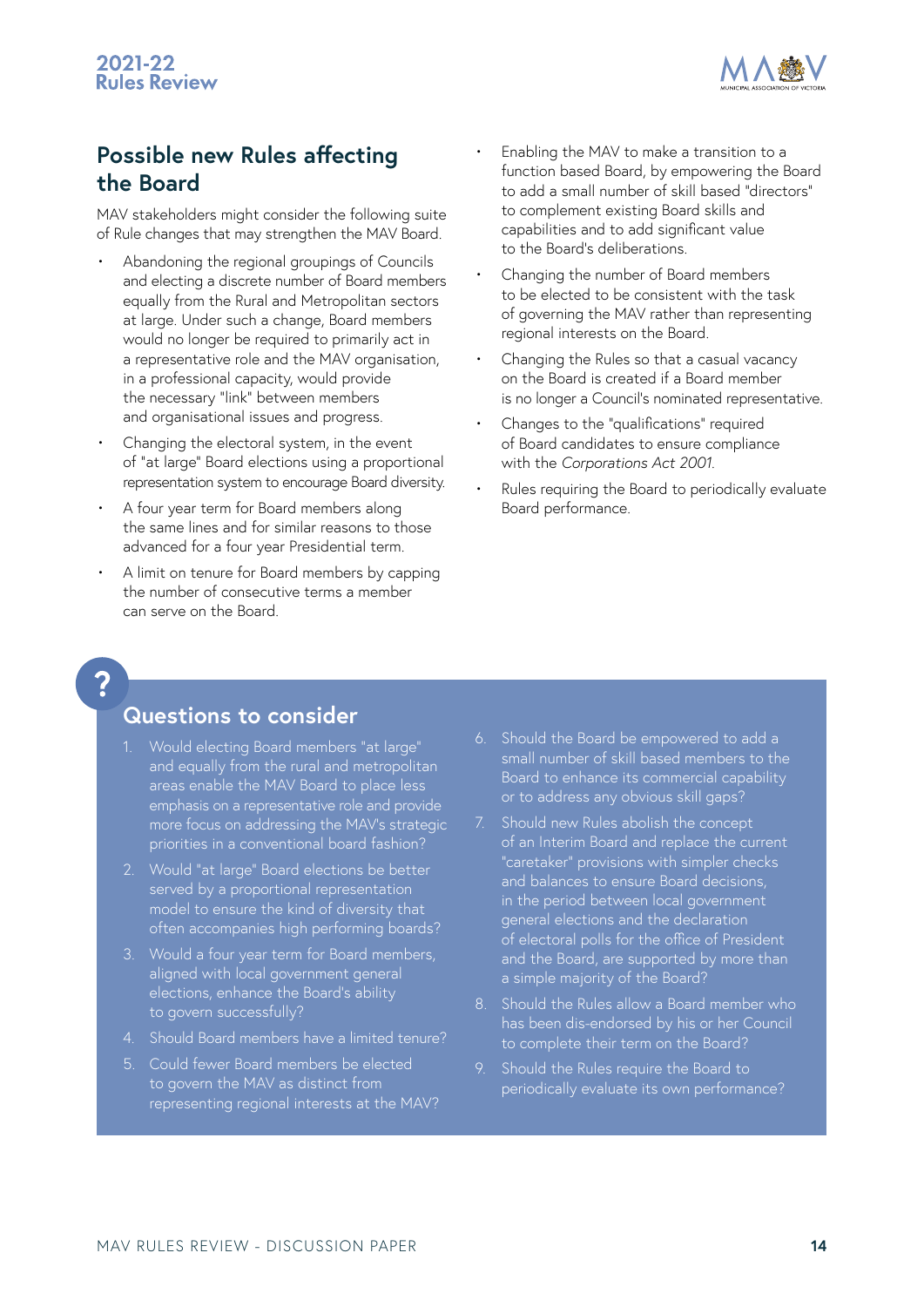

# <span id="page-15-0"></span>Rules affecting the State Council

# **An anecdote**

When I was a young local government officer in the early 1970s a part of my job was to attend to the fox shooters. I would count their fox scalps and arrange payment for their bounty at the rate of 75 cents per scalp. The more interesting part of my job was to light the incinerator in the council carpark and burn the scalps.

I attended my first MAV State Council as a Shire Secretary in 1976 (or was it 1977...) and listened to the debate about whether the state government should be pressed to increase the fox scalp bounty to \$1.

I thought then, "Is that what we should be talking about..?"

**Phil Shanahan Former Local Government CEO**

# **How the MAV adopts Policy**

State Council is a major strength but also a less obvious weakness in the MAV's governance framework. Usually twice each year, the participating MAV Representatives come together at State Council. They debate the various propositions submitted by the members. When propositions are agreed to at State Council, these matters are adopted as MAV policy.

The great strength of State Council is the diverse membership. Participating Councils bring a wide range of issues, from across the State, into a forum that establishes MAV policy. The *Achilles' heel* of this approach are parochial issues, important for too few of the members, which find their way into the MAV policy framework. Most participating Councils have learned how to use State Council as a forum to garner support for local, regional or sectoral causes. It is open to the members

of State Council to reject parochial propositions, but a strong spirit of "empathetic collegiate endeavour" sometimes means that doesn't happen.

Similarly, current Rules empower the MAV CEO and Board to collaboratively exclude proposals that are not matters of widespread local government significance. These powers are less often brought to bear. The "benefit of the doubt" is almost always given to the membership.

The MAV's limited resources must be strategically applied to achieve high influence across State and National policy. The MAV cannot afford the luxury of pursuing the parochial, and sometimes peripheral, issues that come from State Council. These distractions are at the expense of sector wide issues of significance. The great challenge in reviewing the MAV Rules is to create a framework for the MAV's policy development which is a shared responsibility between participating member councils and the MAV Board through its responsibility for strategic planning.

If a partnership between councils, the MAV Board and the State Council is an answer to better policy development, the MAV Rules might establish, in broad form, how that partnership would work. The Rules might provide that Councils could submit policy proposals to the MAV Board at any time during the year and would be encouraged to do so. The Board would determine the "pathway" for such policy proposals. Some would be rejected as failing to meet acceptable criteria like:

- sufficient widespread significance to Victorian Local Governments, or
- relevant to the adopted MAV Four Year Strategy, or
- responding to important emerging issues that require urgent policy direction.

Others might need further development, more research or be informed by better data and information. Still others would be quickly adopted into the MAV policy framework. And many others would form the policy agenda for the State Council debates.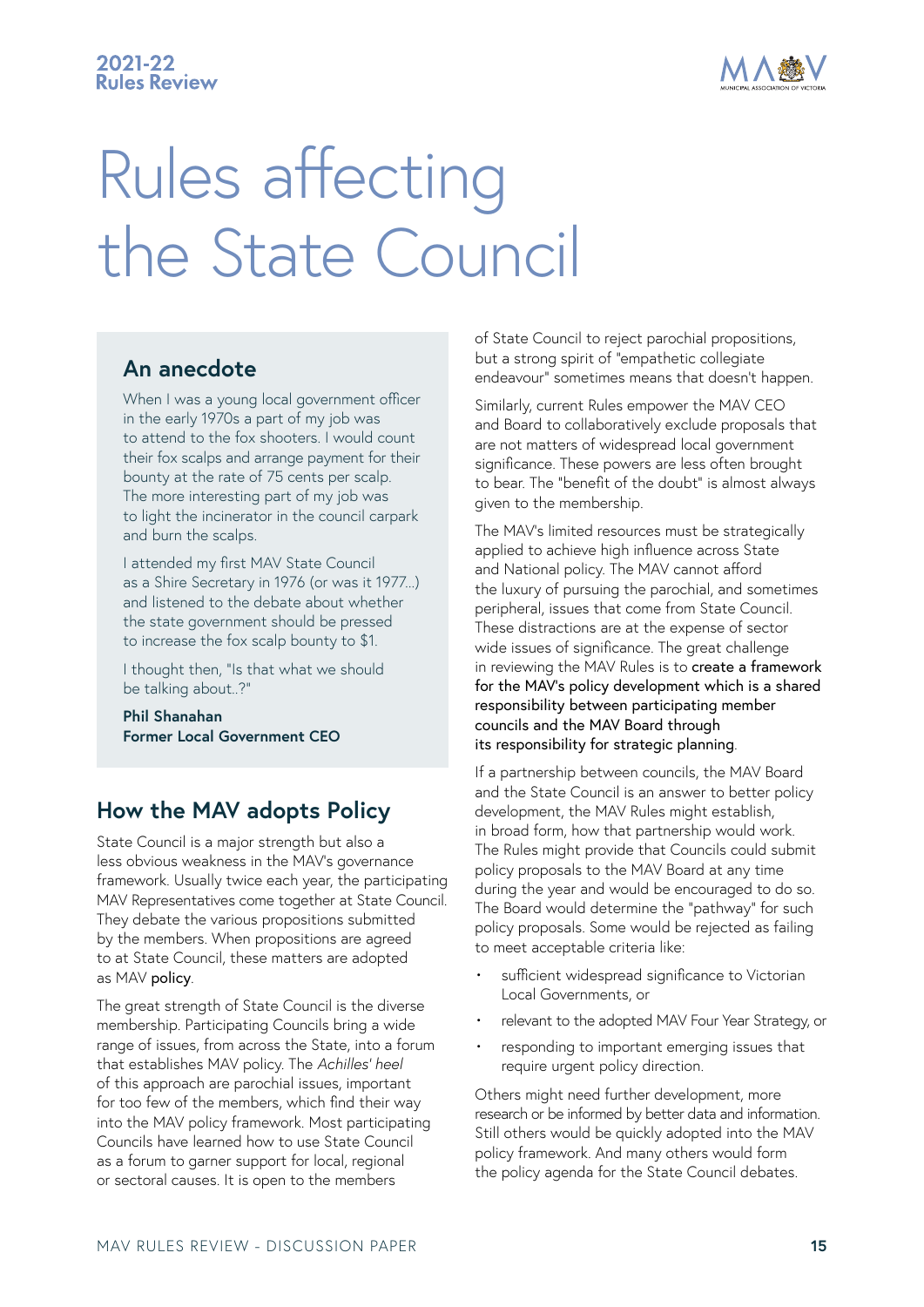

<span id="page-16-0"></span>It does seem possible to achieve better outcomes from State Council if the Rules can create different classes of proposed motions, each being dealt with in different ways by the Board. As a consequence, many proposals would be dealt with in a more timely manner.

In part, this Discussion Paper is testing whether it is the MAV Board that should assume a stronger leadership role in more effective policy development. It is critical to achieve a convergence of MAV policy with MAV Strategy – the two are inseparable. Whilst there has always been much to admire and to excite about the debates at State Council, with all of the theatre and passion on show, it might be argued that those twice yearly debates about all and sundry no longer represents a best practice model. Those debates must be supported with critical information and context. The debates should be better connected to the MAV's primary goals and strategies.

# **A more important role for State Council**

It would also seem there is an important role for State Council in the development and monitoring of the MAV's Four Year Strategy. For several years the arrangements made for State Council have had a wider scope than debating member propositions. In many ways the entire event has been a combination of policy forum, conference and a celebration. All of these ingredients are important enough.

It could be argued, however, that State Council plays too small a role in effective stewardship around the MAV Strategy. Can the Strategy's implementation and continuing relevance be more regularly evaluated through expert information and analysis at State Council? Whilst members are regularly exposed to high quality guest speakers in the "conference" mode of State Council, this would entail a more targeted use of expert participants and stakeholders to inform and alert members to emerging trends impacting the MAV's strategic approach. This kind of format would encourage members to bring to the Board's attention what they see and hear from contemporary thinkers about the key issues being addressed through the MAV Strategy. A more dynamic, less insular model is one that may improve policy and strategy development and elevate the impact of State Council.

State Council meetings that can convert quality information and expert analysis into opportunities for the Board to investigate and evaluate, and a Board that has a stronger mandate to develop policy,

monitor and evaluate strategy implementation and provide accountable reporting to the State Council, seem to represent a better balance or partnership between the two MAV organs that could advance the interests of the MAV.

# **Matters for consideration at State Council meetings**

Current Rules provide only a Council's nominated representative may submit matters for consideration at meetings of the State Council. This hasn't been custom and practice for the MAV for many years. Councils have regularly submitted matters for State Council's consideration.

It would seem, however, that this custom and practice are sensible. There is a strong argument to say participating member councils should submit such matters for consideration. Furthermore, it might be further argued that Councils should be required to specifically resolve which matters are submitted for consideration by the MAV. It is also worth noting current Rules require a Council representative to exercise their vote at State Council in accordance with a resolution of his or her Council or the view of the majority of Councillors where it is known. And, of course, it would be up to a Council to ensure its representative was meeting this obligation.

# **Feedback from State Council**

The MAV surveyed participants from the May 2021 State Council. Overall satisfaction was quite strong. However, among the commentary received from participants about their experience of State Council were the following:

- need to review the purpose of State Council as part of the review of the MAV Rules as too many motions are not relevant to Councils
- several motions relate to local issues or specific types of Councils
- the workload is unsustainable for MAV and dilutes what can be achieved
- motions not related to state issues or the MAV plan should be excluded from the process.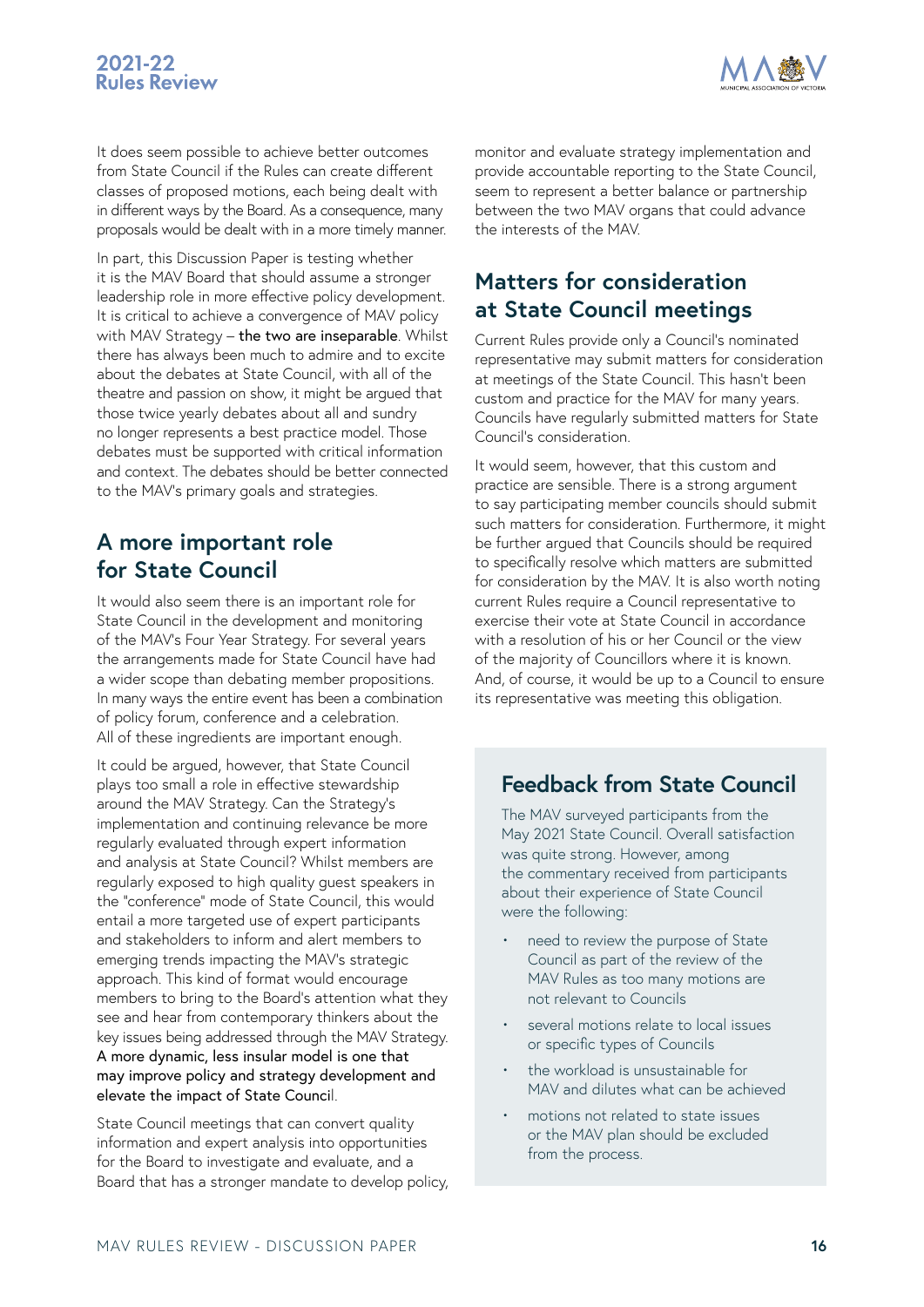

# <span id="page-17-0"></span>**Plural or weighted voting**

Under the current MAV Rules, "larger" councils receive two votes on matters before the State Council whereas "smaller" councils receive one vote on such matters. The relevant Rule says:

*"At any meeting of State Council, voting entitlements on any motion or amendment will be:* 

- *• the representative of each participating member council paying an annual subscription to the Association which exceeds the mid-point between the lowest and highest subscriptions will have two (2) votes; and*
- *• the representative of each participating member council paying an annual subscription to the Association which does not exceed that mid-point will have one (1) vote."*

This Rule is, of course, intended to recognise the constituencies of larger councils are often many times greater than those of smaller councils. Larger councils "represent" more people. However, plural

voting isn't commonly found in member based organisations. By and large, each of the 79 Councils in Victoria exercise the same set of functions and powers and are treated as equals under the law. Victorian laws do not differentiate between larger and smaller councils. None is regarded as more or less important. They are simply uniquely different in many ways, including size.

The questions that arise from this Rule are clear enough but quite complex to answer definitively.

- Does plural voting make the MAV stronger?
- Does plural voting contribute to strengthening and uniting the MAV's member councils in setting the policy framework for Victorian local government?
- Does plural voting have any unintended consequences at the MAV, like creating any kind of city/country divide?

And finally, some of the most important matters settled by State Council include the election of the President and the Board, and neither of those processes is determined by plural voting.

### **Interesting to consider**

Plural voting hasn't always been a feature of MAV Rules and the State Council meetings. There have been many past years when it was one council /one vote.

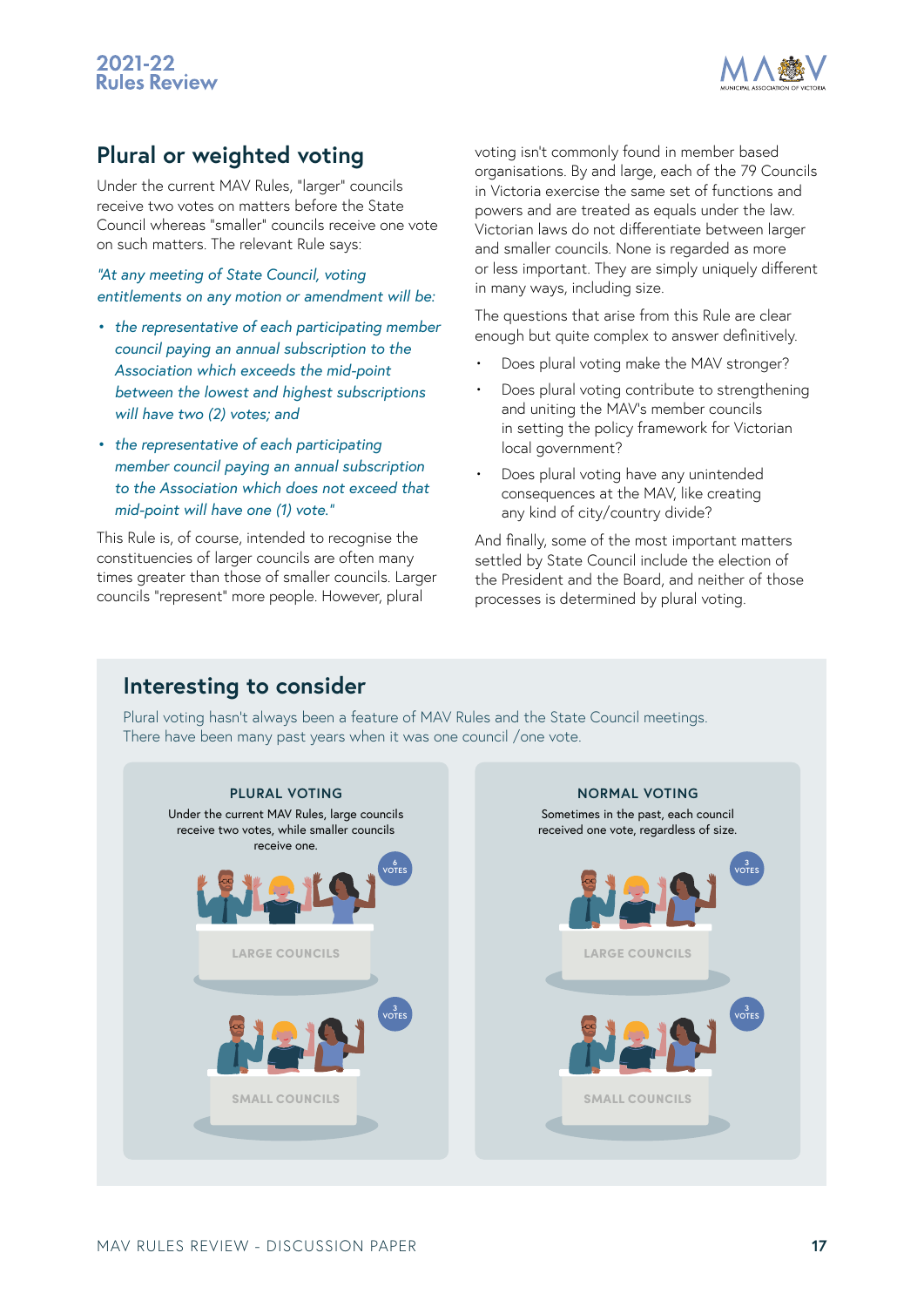<span id="page-18-0"></span>

Current MAV Rules are silent about dealing with conflicts of interest held by the members of State Council. Current MAV Rules do prescribe how some conflicts of interest will be dealt with by Board members. It is conceivable situations will arise whereby MAV Representatives do have a conflict of interest in matters under consideration at State Council.

State Council should uphold best practice ethical standards. The MAV Rules should require the declaration of member's conflicts of interest and prescribe exactly how any member's conflict of interest must be handled.

# **Councils discontinuing their MAV financial membership**

From time to time some Councils discontinue their financial membership of the MAV. The MAV is a membership based organisation. It currently enjoys a strong membership position – all 79 Councils are participating members. However, when Councils withdraw their financial membership the consequences are significant for the MAV. Firstly, the unanticipated loss of membership subscription directly affects MAV services. Job losses are sometimes an outcome.



Secondly, discontinuing financial membership has very occasionally been used to undermine the MAV or the President and Board for a political purpose. These situations are less than satisfactory. Membership of a local government peak body is surely not a year-to-year decision. Of course, the organisation must deliver value to its members, but it also requires a partnership with member councils to flourish. It requires member councils to appreciate the kind of commitment that is required to build an effective organisation that can lead the sector.

Across Australia similar peak organisations often require members to provide reasonable notice of a member's intention to withdraw from membership. Such notice provides the organisation with time to adjust programs and budgets. It mitigates against members using the tactic of withdrawing their membership to achieve a purely political purpose. These matters should require a mature approach.

Current MAV Rules provide a non-participating member council is not entitled to avail itself of the privileges and benefits of any of the functions or services carried out by the MAV. Given the significance of the insurance services and procurement services on offer from the MAV, this operates as a significant disincentive for a Council considering discontinuing its membership. The MAV is a membership based organisation and it would seem reasonable to continue with the current Rules in this respect.

- 1. Should new Rules require the MAV Board plays a stronger role in policy development and establish better standards for the matters which members wish to bring before State Council?
- 2. Could State Council be modified to strategically introduce review processes, informed by expert and stakeholder advice and analysis that better ensure the quality of strategy development?
- 3. Is plural voting at State Council in the long term best interests of the MAV?
- 4. Should MAV Rules require State Council members to declare and manage their conflicts of interest?
- 5. Should new Rules require participating member councils, and not the Council's representative, to submit matters for the consideration of the MAV, through State Council or other appropriate "pathways", and should such matters being submitted be confirmed by a resolution of the Council concerned?
- 6. Should member councils wishing to discontinue their financial membership be required to provide reasonable notice of their intention?
- Should the new MAV Rules retain provisions for excluding a non-participating council from using any MAV services?